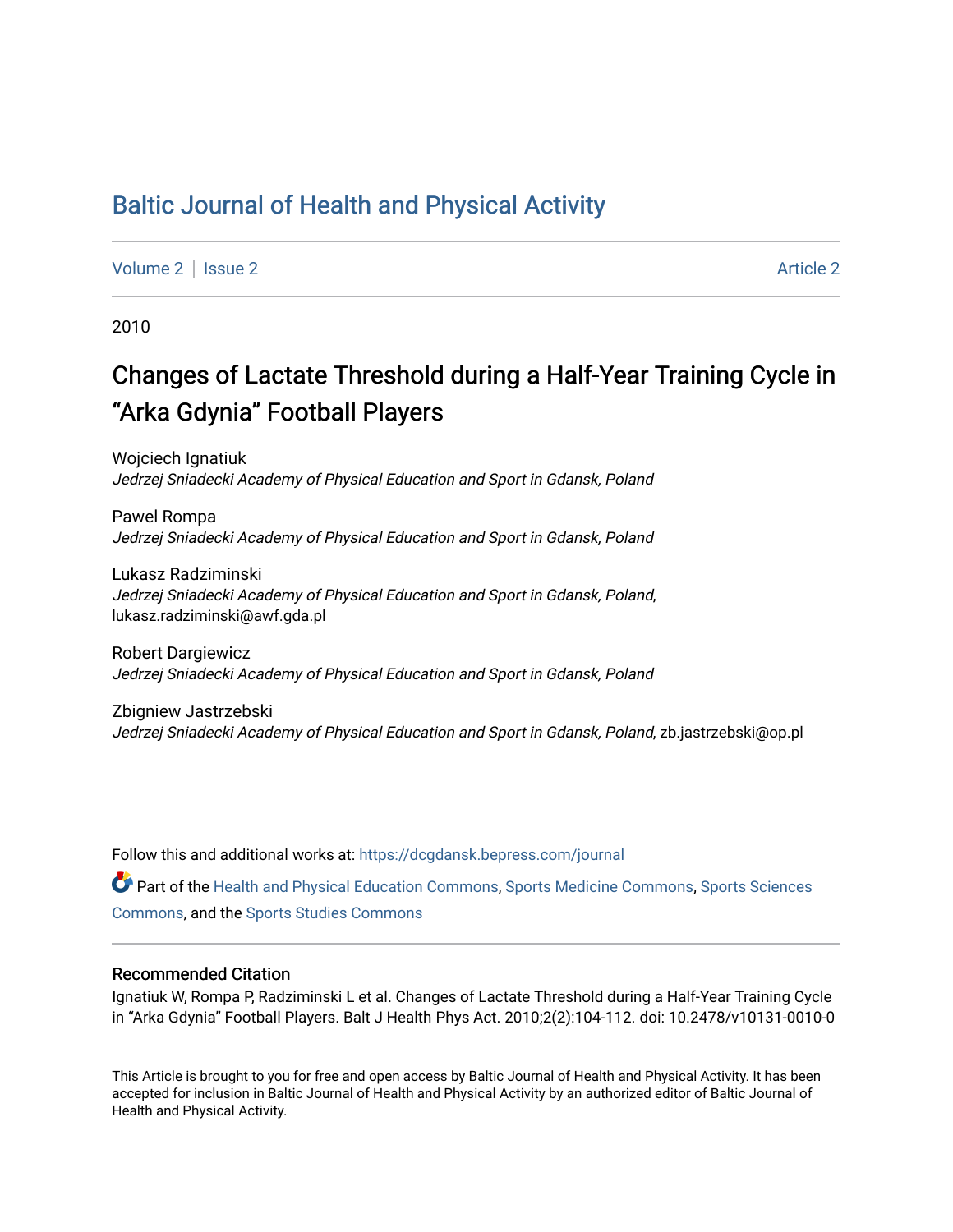|                                                                                                                                                               | <b>Changes of Lactate Threshold</b><br>during a Half-Year Training Cycle<br>in "Arka Gdynia" Football Players                                                                                                                                                                                                                                                                                                        |
|---------------------------------------------------------------------------------------------------------------------------------------------------------------|----------------------------------------------------------------------------------------------------------------------------------------------------------------------------------------------------------------------------------------------------------------------------------------------------------------------------------------------------------------------------------------------------------------------|
|                                                                                                                                                               | DOI: 10.2478/v10131-0010-0                                                                                                                                                                                                                                                                                                                                                                                           |
| <b>Authors' Contribution:</b><br>A - Study Design<br>B - Data Collection<br>C - Statistical Analysis<br>D - Data Interpretation<br>E - Manuscript Preparation | Wojciech Ignatiuk (A,E), Paweł Rompa (B,C)<br>Łukasz Radzimiński <sup>(B,D,F)</sup> , Robert Dargiewicz <sup>(C)</sup> ,<br>Zbigniew Jastrzębski (A,D,F,                                                                                                                                                                                                                                                             |
| F - Literature Search<br>G - Funds Collection                                                                                                                 | Jedrzej Sniadecki Academy of Physical Education and Sport in Gdansk,<br>Poland                                                                                                                                                                                                                                                                                                                                       |
|                                                                                                                                                               | Key words: football, lactate threshold, heart rate.                                                                                                                                                                                                                                                                                                                                                                  |
|                                                                                                                                                               | <b>Abstract</b>                                                                                                                                                                                                                                                                                                                                                                                                      |
| <b>Background:</b>                                                                                                                                            | The aim of this study was to assess lactate threshold changes during a half-                                                                                                                                                                                                                                                                                                                                         |
|                                                                                                                                                               | year training cycle in S.S.A. "Arka Gdynia" football team.<br><b>Material/Methods:</b> The research was conducted on a sample of 17 "Arka Gdynia" Football Club<br>players. The subjects participated in premier league competitions in autumn<br>2009/10 season. Apart from league matches (17) the players took part in<br>Remes Polish Cup (2 matches). Aerobic capacity tests were conducted at the              |
|                                                                                                                                                               | beginning of the summer preparatory season (test $1 - 27$ th June 2009),<br>during the competitive season (test $2 - 2nd$ September 2009) and at the<br>beginning of the winter preparatory season (test 3 - 13th January 2010). The<br>players underwent an incremental running test. Running speed (V/LT) and<br>heart rate (HR/LT) at the lactate threshold were determined.                                      |
|                                                                                                                                                               | Results: An analysis of mean running speed values at LT intensity in each study<br>confirms that during the first two tests participants achieved the same mean<br>value of the ratio $V/LT$ (3.80 m/s). The last test revealed a regression of the<br>results by 0.17 m/s. The lowest standard deviation $(± 0.20$ m/s) was observed<br>in the first study, which indicates that the diversity of the group was the |
|                                                                                                                                                               | smallest.<br><b>Conclusions:</b> Goalkeepers achieved statistically lower (p<0.05) values of running speed at<br>the intensity corresponding to the anaerobic threshold (V/LT) in relation to<br>field players.                                                                                                                                                                                                      |
| Word count: 2776                                                                                                                                              |                                                                                                                                                                                                                                                                                                                                                                                                                      |

| Tables: 3         | Received: July 2010             |  |  |  |
|-------------------|---------------------------------|--|--|--|
| <b>Figures: 3</b> | Accepted: November 2010         |  |  |  |
| References: 48    | <b>Published: December 2010</b> |  |  |  |

Address for correspondence:

Prof. nadzw. dr hab. Zbigniew Jastrzębski Academy of Physical Education and Sport, 80-336 Gdańsk, Poland, ul. K. Górskiego 1 Phone: +4858 554-71-38, e-mail: zb.jastrzebski@op.pl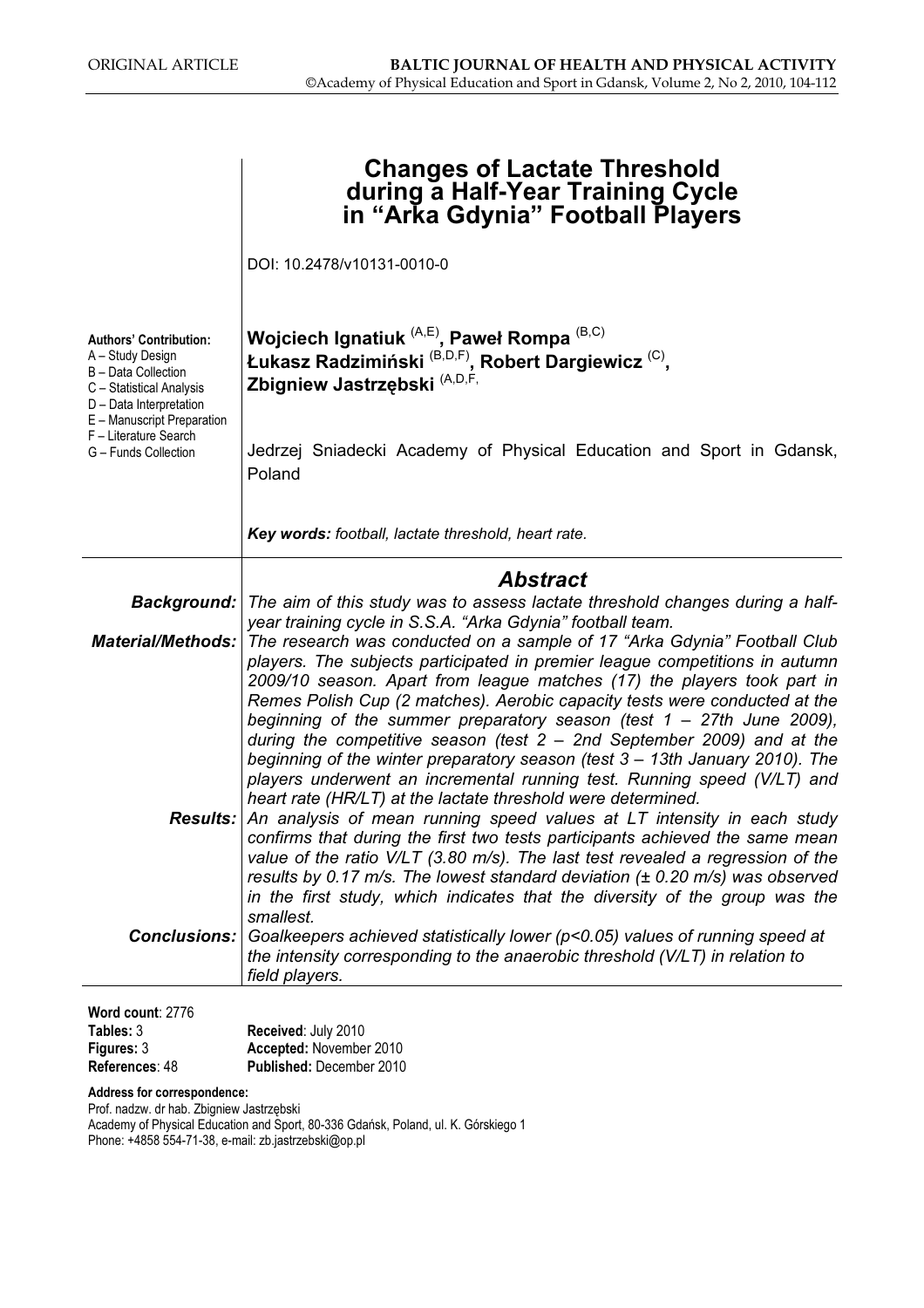#### Introduction

The linear relationship between an increase in training intensity and lactic acid concentration has been widely known since the beginning of the 20th century [1,2]. Yet later some discrepancy was stated. It was confirmed that after reaching a certain intensity level lactic acid concentration increases rapidly [3, 4] so the chart shows a nonlinear relation. Nowadays lactate threshold (LT) is defined as the highest load volume of dynamic work engaging large muscle groups during which production of lactate and its clearance balance out [5]. The lactate threshold is expressed as an absolute value as well as a relative one of the heart rate, oxygen consumption and running velocity. Many authors [6,7,8,9] claim that lactate threshold constitutes more precise aerobic capacity indicator than  $VO_{2max}$  and shows higher sensitivity [10,11]. Running speed at the lactate threshold is an indictor independent from body mass unlike the maximal oxygen uptake ( $VO<sub>2max</sub>$ ). It poses a significant fact for subjects of unstable body composition and body size [12,13,14]. Physical work at LT influences significantly adaptation of the respiratory and the circulatory system as well as energy processes in cells during physical effort of a football player [15]. During a football match a player covers the distance of 10–12 km [16,17,18,19,20,21,22] and the mean value of work intensity is between 80–90% of  $HR_{max}$  (this value correlates with LT) [23,24,25,26,27,28,29]. Despite such a high load, nearly 90% of energy needs are covered by oxidative processes [16,24]. A high level of aerobic capacity allows accomplishing the task, and the acyclic character of the discipline lets the player rest optimally. Therefore, it seems reasonable to state that the higher work intensity at the LT level, the higher mean value of game intensity of this player without lactate accumulation in his blood [30].

Definite LT not only informs about the player's condition but also creates the chance for training load individualization, which is an important element in the training process regarding not only team games [31,32]. Maintenance of aerobic capacity at a high level is one of the crucial tasks, as it significantly influences the results achieved within a long competitive period. The main advantage of the conducted test is its easiness of determining LT during physical effort. Moreover, the measurements are done during submaximal effort of moderate intensity. What is more, the commonly used LT index in sports diagnostic opens up possibilities of results comparison among different sports [33].

A practical application of LT as an indicator of training load volume contributed to the development of numerous method of determining the individual anaerobic threshold (IAT). This indicator considers also variability of muscle fibers composition and the current metabolic adaptation. In this case LT is determined at lactate balance level which not always corresponds with 4 mmol/l of blood [31].

According to IAT tests methodology, the time of incremental performance spans usually 3 to 5 min. Within this period an individual relation between lactic acid concentration in blood and the heart rate is determined. However, this relation cannot be extrapolated for performance of longer duration. Using only the heart rate to determine a training load volume without blood lactate control can lead to considerable training faults and failures. It is advisable to verify the IAT level in a natural training situation every 4–6 weeks considering the type of period [31,34].

The aim of the study was to analyse lactate threshold changes, determined by running velocity and the heart rate, within a half-year training cycle in premier division "Arka Gdynia" footballers.

#### Material and method

The research was conducted on a sample of 17 "Arka Gdynia" Football Club players. The subjects participated in premier league competitions in autumn 2009/10 season. Apart from league matches (17) the players took part in Remes Polish Cup (2 matches).

Aerobic capacity tests were conducted at the beginning of the summer preparatory season (test  $1 - 27$ <sup>th</sup> June 2009), during the competitive season (test  $2 - 2<sup>nd</sup>$  September 2009) and at the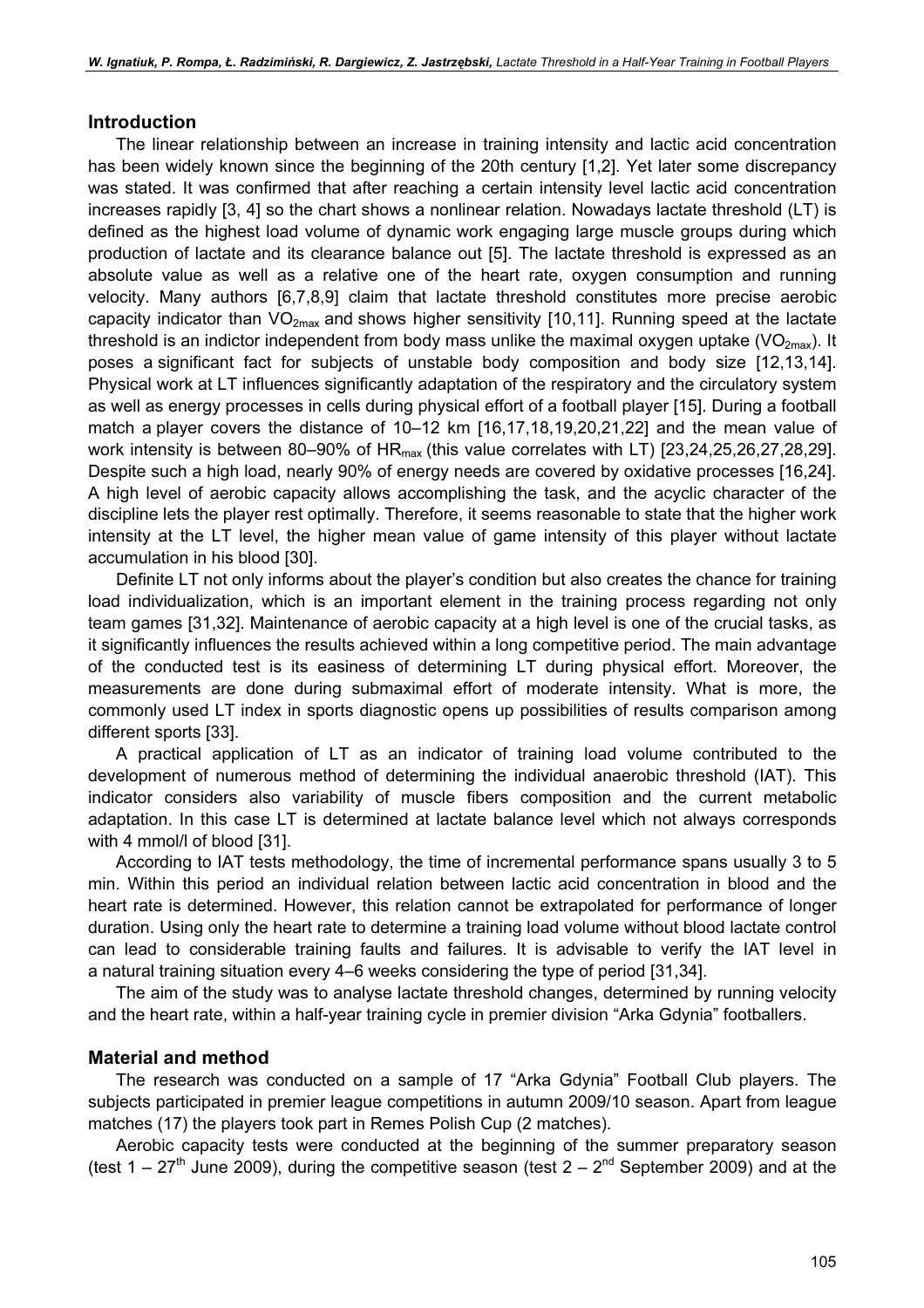beginning of the winter preparatory season (test  $3 - 13<sup>th</sup>$  January 2010). Biometric profile of the players is shown in Table 1.

| <b>Statistical</b><br>Value |                            | Test 1                     |                            | Test 2                     | Test 3                     |                            |
|-----------------------------|----------------------------|----------------------------|----------------------------|----------------------------|----------------------------|----------------------------|
|                             | <b>Body height</b><br>(cm) | <b>Body weight</b><br>(kg) | <b>Body height</b><br>(cm) | <b>Body weight</b><br>(kg) | <b>Body height</b><br>(cm) | <b>Body weight</b><br>(kg) |
| $\overline{X}$ ± SD         | $181.7 \pm 6.7$            | $77.7 \pm 6.7$             | $181.7 \pm 6.7$            | $77.9 \pm 6.9$             | $181.6 \pm 6.6$            | $78.1 \pm 6.5$             |
| min-max                     | $169 - 191$                | $65 - 87$                  | $169 - 191$                | $65.4 - 87.5$              | $169 - 191$                | $67 - 88.7$                |

Tab. 1. Biometric profile of "Arka Gdynia" Football Club players

The subjects were submitted to an incremental running test according to Jastrzębski's method [35, 36]. They performed run at progressively increased speed on a football pitch (synthetic surface) in sequential courses. The initial running speed was 2.8 m/s and increased in each sequential course by 0.4 m/s. After each course blood sample was taken from the finger tip within one minute time. The lactic acid level in blood was determined based on the enzymatic method with the use of spectrofotometer (EPOLL 200) and reagents made by Pointe-Scientific firm. Certain indices were determined based on the test results: running speed (V/LT) and the heart rate (HR/LT) corresponding to the lactate threshold (LT) which were counted according to Beaver's method [37].

A statistical analysis was done with the use of Statistica 8.0 version. Shapiro–Wilk test and Kolmogorov–Smirnov (K-S) test with Lilliefors's amendment were applied to check homogeneity of dispersion with normal distribution. In the non-normality case, non-parametric statistics were applied: Friedman test (significance of differences). The Kruskal–Wallis test performed on ranked data and a multiple comparison test were used to verify the hypothesis that the positional role of the players influences the HR/LT and V/LT values. Moreover, Pearson correlation coefficient was calculated for certain parametric variables.

#### Results

An analysis of the results shows that mean values of the running speed at LT in the first two tests were identical V/AT (3.80 m/s). However, in the third test the value decreased by 0.17 m/s. The smallest value of standard deviation  $(± 0.20$  m/s) was observed in the first test, which means little diversity of footballers' abilities. The second test revealed larger differences of aerobic capacity (determined by V/LT index) among the players: from 3.3 m/s (goalkeeper) to 4.2 m/s (forward). The lowest value of this index was noted in the third test (3.2 m/s) (see Tab. 2.)

The heart rate at LT indices were similar in consecutive tests in the players and no significant differences were stated (see Figure 1).

An analysis of data revealed statistically significant differences among the results obtained by the subjects within the concerned period  $(p=0.03)$ . In the third test the players reached significantly lower values than in the other two tests. In these tests (1 and 2) the results reached similar values (see Figure 2).

The study confirmed that the positional role of the players does not influence significantly HR/LT index value. However, speed results at LT (V/LT index) obtained by the goalkeepers were significantly lower than those of the field players. Results of defenders, midfielders and forwards show no significant differences (see Figure 3).

Testing a correlation between variables is essential not only for selection for the sport but also for training individualization. For example, in football, moderately tall players (175–182 cm) are predisposed to play as midfielders and wing backs, as a high level of aerobic endurance is crucial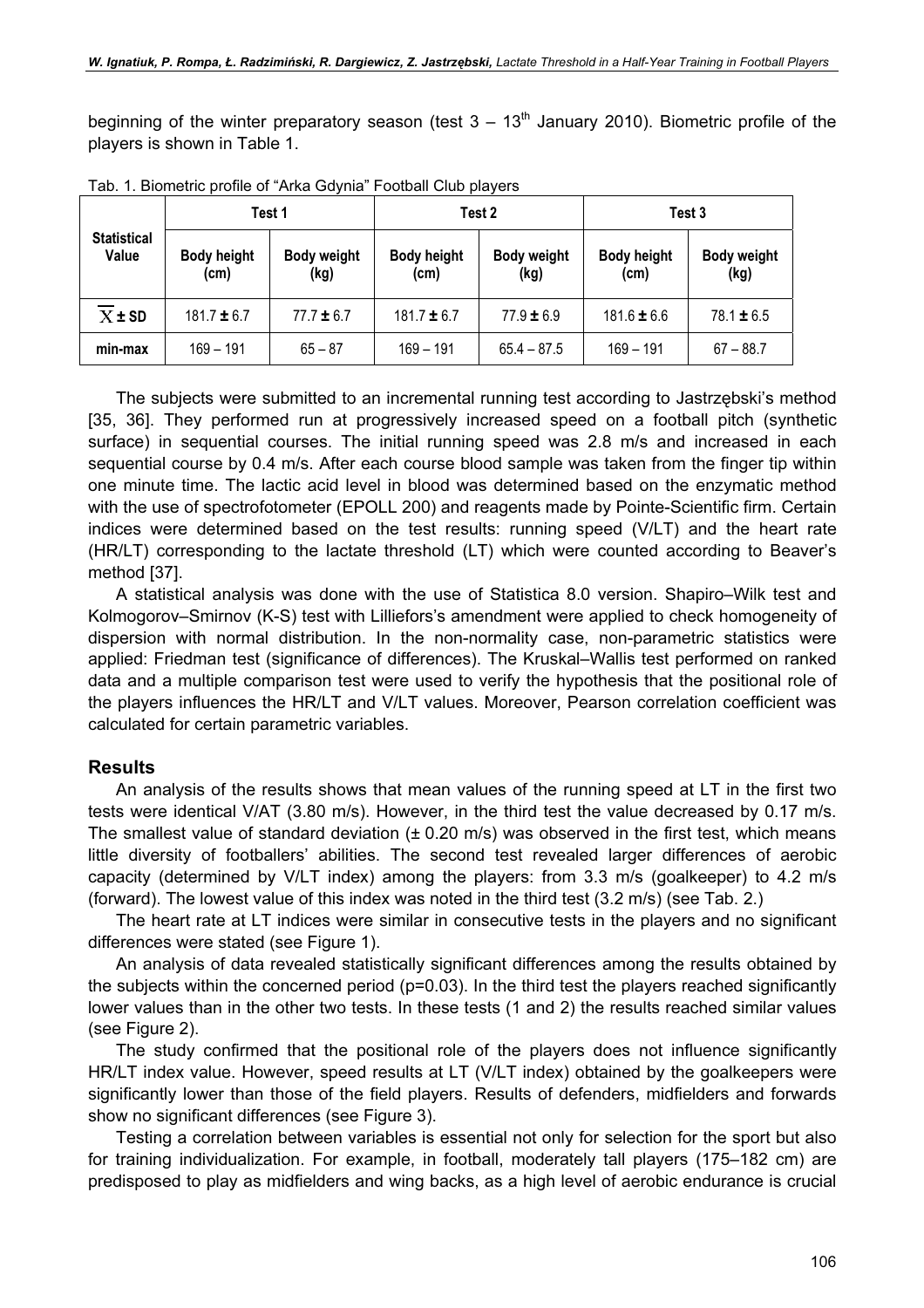for this positional role. In this study a weak negative correlation between body height and running speed at LT was stated. Therefore, it can be assumed that shorter players obtained higher running speed values at LT level (see Tab. 3).

|                       |           | Test 1         | Test 2 |                | Test 3    | Positional     |             |
|-----------------------|-----------|----------------|--------|----------------|-----------|----------------|-------------|
| No                    | <b>HR</b> | <b>V/LT</b>    | HR     | <b>V/LT</b>    | <b>HR</b> | <b>V/LT</b>    | role on the |
|                       | (bpm)     | (m/s           | (bpm)  | (m/s)          | (bpm)     | (m/s)          | field       |
| 1.                    | 160       | 3.8            | 166    | 3.4            | 155       | 3.2            | Goalkeeper  |
| 2.                    | 162       | 3.4            | 169    | 3.3            | 170       | 3.3            | Goalkeeper  |
| 3.                    | 166       | 3.9            | 165    | 3.9            | 170       | 3.7            | Forward     |
| 4.                    | 168       | 4              | 162    | 3.8            | 156       | 3.6            | Forward     |
| 5.                    | 170       | 3.6            | 168    | 3.8            | 172       | 3.6            | Forward     |
| 6.                    | 167       | 3.8            | 180    | 4.2            | 178       | 3.6            | Forward     |
| 7.                    | 172       | 3.4            | 179    | 3.8            | 173       | 3.6            | Defender    |
| 8.                    | 160       | 3.9            | 167    | $\overline{4}$ | 167       | 4.1            | Defender    |
| 9.                    | 184       | 4              | 183    | 3.6            | 184       | 3.6            | Defender    |
| 10.                   | 170       | 4              | 166    | 3.8            | 167       | 3.6            | Defender    |
| 11.                   | 166       | 3.8            | 166    | 3.7            | 168       | 3.6            | Midfielder  |
| 12.                   | 168       | 4              | 162    | 3.6            | 167       | 3.7            | Midfielder  |
| 13.                   | 177       | 3.8            | 180    | 3.8            | 179       | 3.6            | Midfielder  |
| 14.                   | 175       | 3.6            | 177    | 3.8            | 175       | 3.5            | Midfielder  |
| 15.                   | 161       | $\overline{4}$ | 166    | 4              | 160       | $\overline{4}$ | Midfielder  |
| 16.                   | 165       | 3.8            | 180    | 4              | 169       | 3.7            | Midfielder  |
| 17.                   | 175       | 3.8            | 184    | 4.1            | 177       | 3.7            | Midfielder  |
| $\overline{\text{X}}$ | 168.6     | 3.8            | 171.8  | 3.8            | 169.8     | 3.63           |             |
| SD                    | 6.54      | 0.20           | 7.80   | 0.23           | 7.83      | 0.21           |             |
| max                   | 184       | 4              | 184    | 4.2            | 184       | 4.1            |             |
| min                   | 160       | 3.4            | 162    | 3.3            | 155       | 3.2            |             |

Tab. 2. Individual results and mean values of HR/LT and V/LT in Arka Gdynia Football Club players in consecutive tests

Tab.3. Pearson correlation coefficient for some biometric and physiological indexes of tested football players

|                    | Age     | <b>Body height</b> | <b>Body mass</b> | <b>HR/LT</b> | <b>V/LT</b> |
|--------------------|---------|--------------------|------------------|--------------|-------------|
| Age                | 1.00    | $-0.02$            | $-0.09$          | $-0.07$      | 0.09        |
| <b>Body height</b> | $-0.02$ | 1.00               | $0.87*$          | 0.07         | $-0.29*$    |
| <b>Body mass</b>   | $-0.09$ | $0.87*$            | 1.00             | 0.10         | $-0.19$     |
| HR/LT              | $-0.07$ | 0.07               | 0.10             | 1.00         | 0.13        |
| <b>V/LT</b>        | 0.09    | $-0.29*$           | $-0.19$          | 0.13         | 1.00        |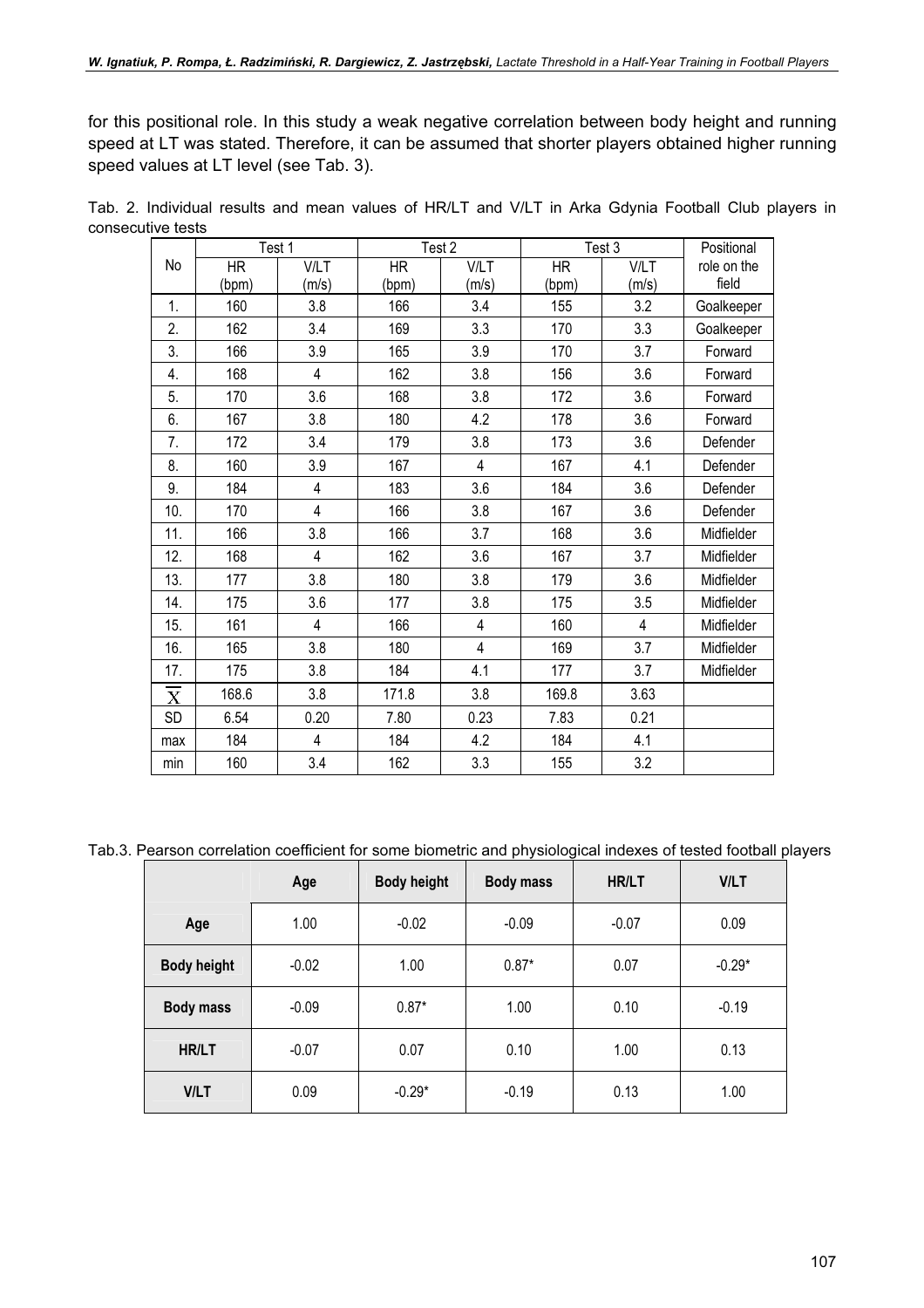

Fig.1. Mean values and standard errors of HR/LT index [bpm] in tested footballers in consecutive tests



Fig.2. Mean values and standard errors of V/LT index in footballers in consecutive tests (statistically significant differences at p<0.03)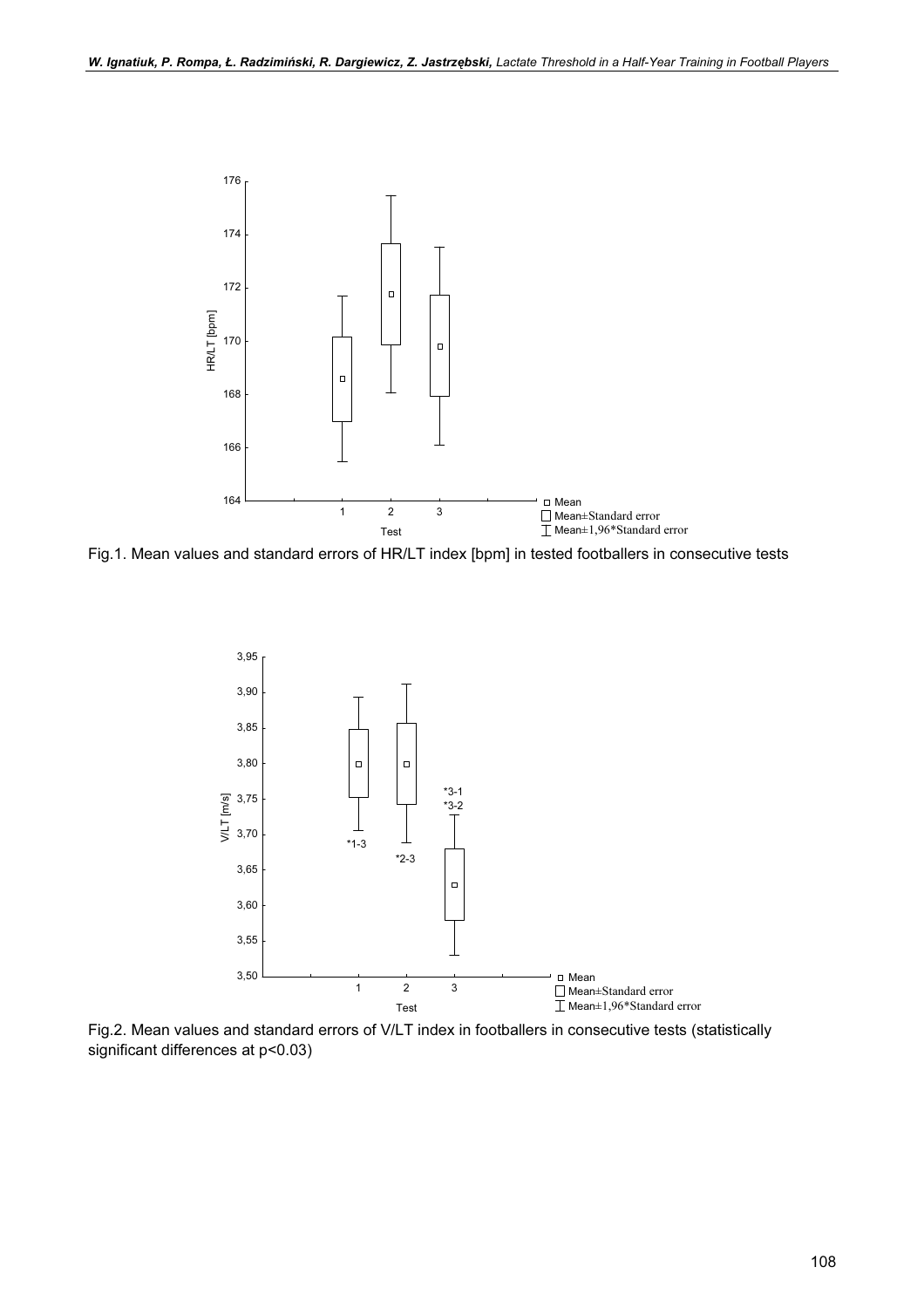

Fig. 3. Mean values of V/LT index in tested football players; 1 – goalkeepers, 2 – defenders, 3 – midfielders, 4 – forwards (\* statistically significant differences at p<0.01)

#### **Discussion**

Judging by the results achieved by the footballers within the time considered, it is stated that the subjects showed the highest level of physical abilities at the beginning of the summer preparatory season and at the end of the competitive period. Significantly lower V/LT index was registered after the off-season at the beginning of January. Conversely, HR/LT index shows no significant differences in sequential tests. The study confirmed that aerobic capacity expressed by V/LT index in goalkeepers was significantly lower than in field players. Also a significant negative correlation between body height and running speed at LT was found.

Interestingly, aerobic capacity level at the beginning of the winter preparatory season was significantly lower than at the beginning of the summer preparatory season. The reason for that fact could be the length of the off-season: in summer 2 weeks, in winter 4 weeks.

Specificity of the discipline requires from the players maintaining optimal physical condition during the competitive season lasting over 4 months. The main aim of the preparatory season is multilateral preparation of the players for the league matches. Meanwhile anaerobic capacity and speed should be developed on the solid aerobic foundation, which is the key to success in football [35]. Therefore, reaching and sustaining the highest possible level of aerobic and anaerobic capacity during the whole competitive season should occur as a result of the correct training process. It is obvious that even a high level of technical skills if not supported with a high level of physical capacity leads to a decrease in a player's effectiveness [38,39]. According to Jastrzębski [40] an actual preparation level including physical capacity is a result of specific vegetative alteration occurring in a healthy organism. This phenomenon is caused by a sequence of physical efforts with set frequency and intensity. Yet, due to methodological difficulties, very little research data tracing physical capacity in football players within several seasons are available [11].

Rompa et al. [41] in his study revealed the highest V/LT level  $(3.36 \pm 0.32 \text{ m/s})$  at the beginning of the preparatory season before autumn competition. However, the values of the competitive season and at the beginning of winter preparation were similar  $(3.80 \pm 0.30$  and  $3.84 \pm 0.16$  m/s respectively). Zarzeczny et al. [42] tested the physical capacity level in footballers just before and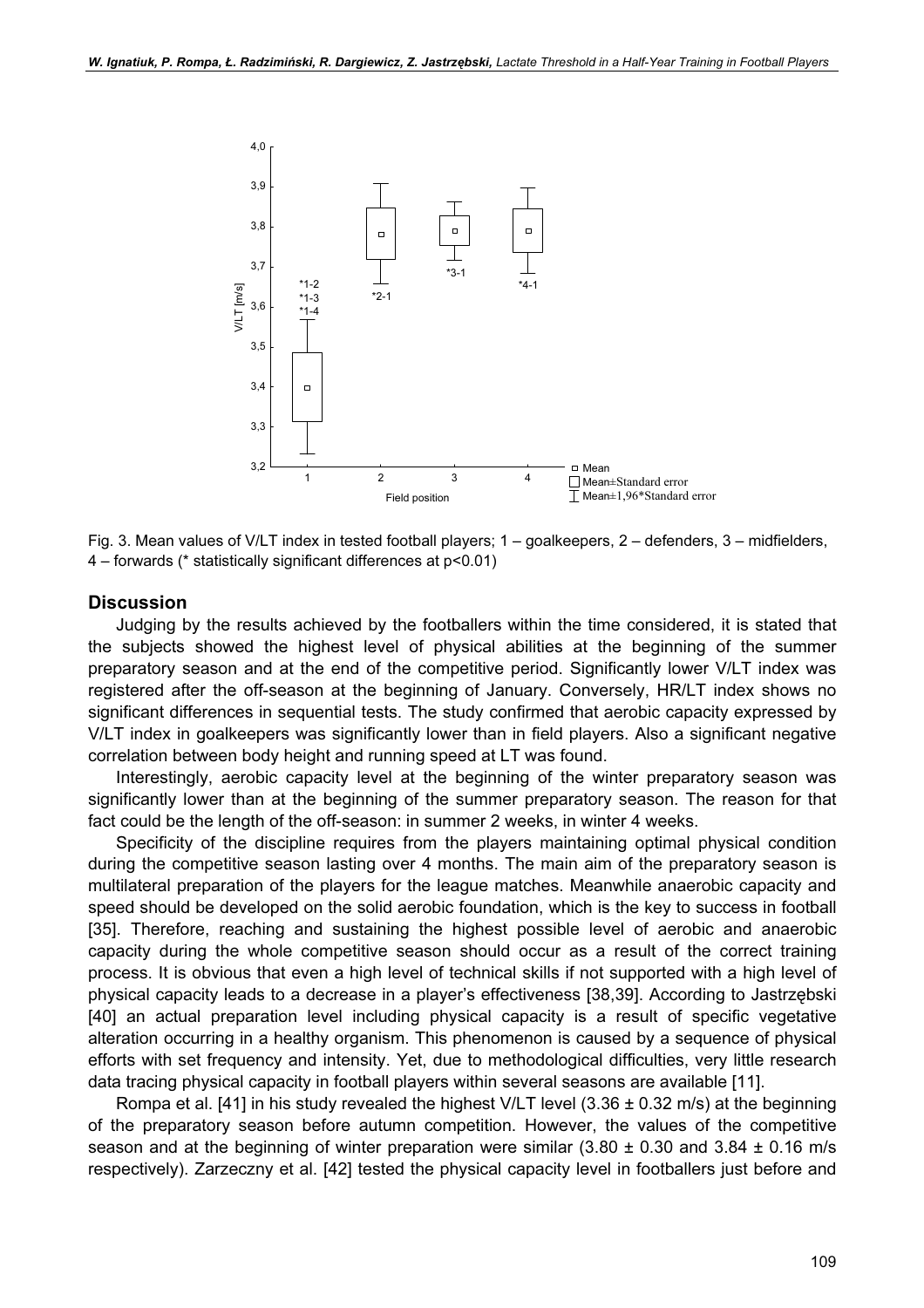at the end of the competitive season. The obtained V/LT results (V/LT:  $3.74 \pm 0.40$  m/s and  $3.70 \pm 0.46$  m/s; HR/LT: 166.6  $\pm$  10.25 bpm and 166.1  $\pm$  11.23 bpm) were only slightly lower than results obtained in this study. Tests conducted by Zarzeczny et al. were performed on a treadmill, whereas ours on a football pitch. What Di Michele et al. [43] studies revealed confirms that the differences in physical capacity could be even bigger. Results obtained by Arka Gdynia footballers in comparison with those of players tested by Radzimiński et al. [36] at the beginning of the summer preparatory season reached higher values of V/LT (3.80m/s vs 3.63m/s), though results from the competitive season were similar (3.80m/s vs 3.79 m/s). The important fact in the cited study is that the highest physical capacity level  $(3.91 \pm 0.24 \text{ m/s})$  was observed in the tested subject at the end of the competitive season. Tests conducted by Śledziewski [44] on a treadmill also confirm that during a half-year training period the premier division footballers obtain the lowest results at the beginning of the preparatory season  $(3.62 \pm 0.48 \text{ m/s})$ . Jastrzębski [35] in his study of the first league players noted the mean running speed value at LT as  $3.51 \pm 0.23$  m/s. This value is diminished by 0.29 m/s in comparison with subjects of the present study. All the comparisons shown above are of high value as all of them concern the players from the same division representing a similar level of sports mastery.

It seems that a high level of V/LT index might result from interval training. Helgerud et al. [24] observed V/LT values in two Norwegian junior football teams during competitive season before and after 8-week interval training (4 x 4 min., 90–95%  $HR_{max}$  twice a week). Running speed at LT index was 3,08 m/s at the initial stage of the experiment and increased up to 3.75 m/s afterwards. It means that footballers tested by Helgerud reached the aerobic capacity level close to Arka Gdynia players. Similar general as well as specific training (small-sided games) was applied by Impellizzeri et al. [44]. In this research increase by 9.7% and 8.9% in aerobic capacity indices was stated. Moreover, a high level of aerobic capacity expressed by running speed at the lactate level assumed as 4 mmol per one blood litre was also reported by McMillan et al. [30]. During the preparatory season the players reached 3.78 m/s value while during the competitive season it increased up to 4.08 m/s and remained stable during the next seven months. Some authors suggest that it proves a correct choice of the training load within the time considered. Ziogas et al. [45] stated that V/LT index is a factor diversifying the players in terms of the league level they play in. Mean V/LT value of second league footballers (3.50 m/s) was substantially higher than the one of the third league players (3.42 m/s). The first league footballers showed significantly higher results (3.67 m/s) than both lower level groups, though.

Mohr et al. [46] revealed that during the match the longest distance is covered by wing backs, midfielders and forwards, while the shortest one by centre back. Similar results regard run at high intensity. This fact could support the conclusion that the highest aerobic capacity should occur in wing backs and the lowest one in centre backs.

The presented study revealed a significant difference between aerobic capacity in goalkeepers and field players. The V/LT values achieved by defenders, midfielders and forwards were comparable. No substantial difference among these players' groups in this study might result from the fact that in modern tactical solutions (Mohr et al. studies in 2003) there is no division of the defenders for wing and centre ones. Midfielders often exchange their position for defenders and forwards for midfielders. Therefore, training loads applied for the players are often at a similar level and do not diversify their physical capacity.

A pattern similar to this study is evident in Gil et al. [47] research, who found the lowest aerobic capacity level in goalkeepers and confirmed no difference among field players.

A statistical analysis of physiological indicators in the players in this study shows a negative correlation between body height and running velocity at LT level. Buresh et al. [8] stated that body mass and body surface correlate negatively with running speed at LT. There was no evidence for this claim found in Arka Gdynia footballers.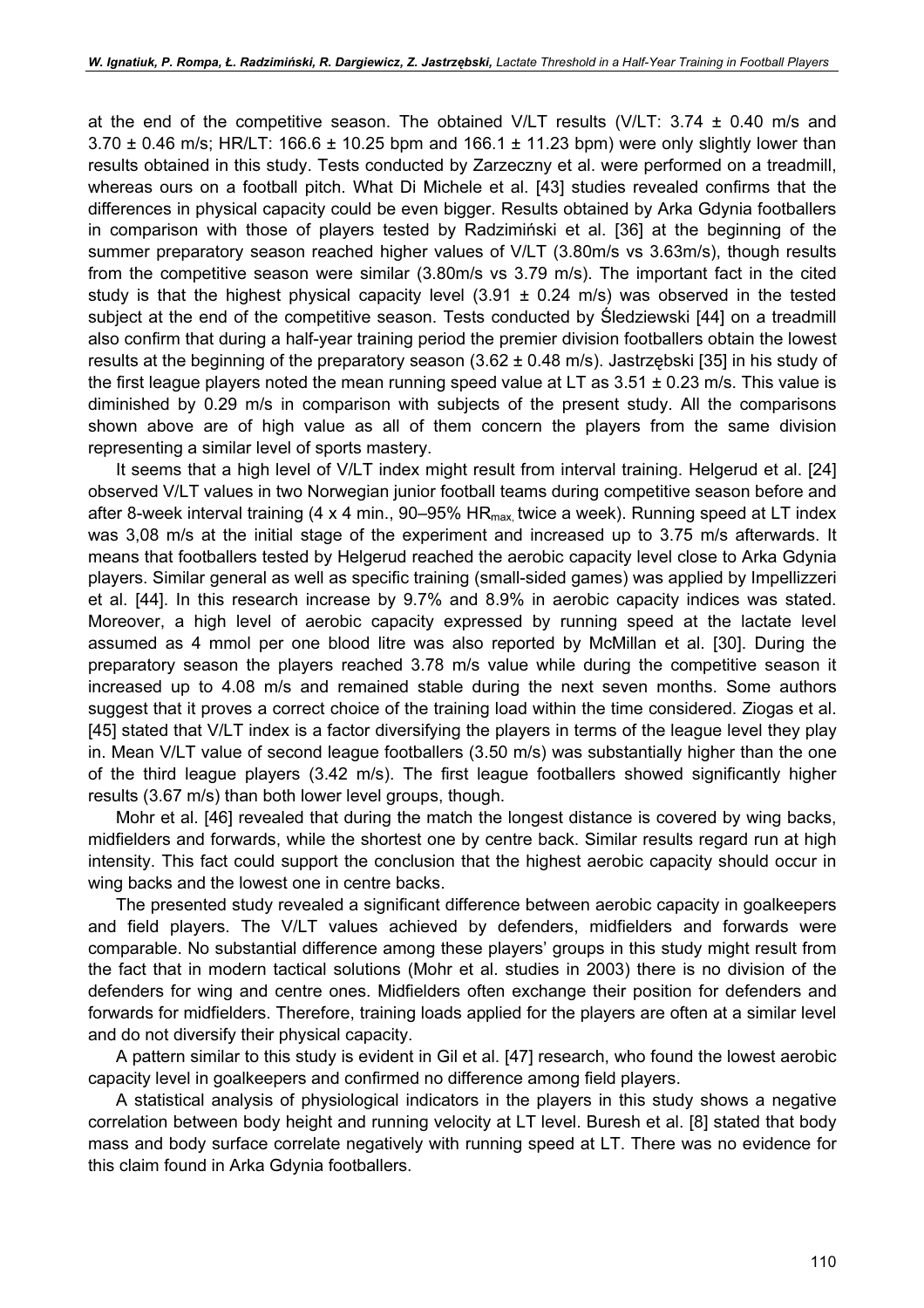## **Conclusions**

- 1. The lowest V/LT index values occurred in the players at the beginning of the winter preparatory season. The highest values were achieved at the beginning of the summer preparatory season and during the competitive period.
- 2. Tested goalkeepers showed statistically significant (p<0.05) lower running speed values corresponding to LT (V/LT) in comparison with field players.
- 3. Players of a lower body height values achieved higher running velocity at LT values.

### References

- 1. Hill AV. The energy degraded in the recovery process of stimulated muscles. J Physiol 1913;46:28-80.
- 2. Hill AV, Lupton J. Muscular exercise, lactic acid, and the supply and utilization of oxygen. Q J Med 1923;16:135-171
- 3. Douglas CG. Coordination of the respiration and circulation with variation in bodily activity. Lancet 1927;2:213-218.
- 4. Margaria R, Edwards HT, Dill DB. The possible mechanisms of contracting and paying the oxygen debt and the role of lactic acid in muscular contraction. Am J Physiol 1933;106:689-715.
- 5. Helgerud J, Ingjer JF, Stromme SB. Sex differences in performance-matched marathon runners. Eur J Appl Physiol 1990;61:433-439.
- 6. Allen WK, Seals DR, Hurley BF, Ehsani AA, Hagberg JM. Lactate threshold and distance-running performance in young and older endurance athletes. J Appl Physiol 1985;58:1281-1284.
- 7. Farrell PA, Wilmore JH, Coyle EF, Billing JE, Costill DL. Plasma lactate accumulation and instance running performance. Med Sci Sport Exer 1979;11:338-344.
- 8. Buresh RJ, Berg KE, Noble JM. Relationship between measures of body size and composition and velocity of lactate threshold. J Strength Cond Res 2004;18(3):504-507.
- 9. Svedenhag J. Endurance conditioning. In: Shephard RJ, Astrand P-O, editors. Endurance in sport. Oxford, UK: Blackwell Science LTD; 2000: 402-408.
- 10. Helgerud J. Maximal oxygen uptake, anaerobic threshold and running performance in woman and men with similar performances levels in marathons. Eur J Appl Physiol 1994;68:155-161.
- 11. Clark NA, Edwards AM, Morton RH, Butterly RJ. Season-to-season variations of physiological fitness within a squad of professional male soccer players. J Sport Sci Med 2008;7:157-165.
- 12. Bergh U, Sjodin B, Forsberg A, Svedenhag J. The relationship between body mass and oxygen uptake during running in humans. Med Sc. Sport Exer 1991;23:205-211.
- 13. Rogers DM, Olson BL, Wilmore JH. Scaling for the VO2-to-body size relationship among children and adults. J Appl Physiol 1995;79:958-967.
- 14. Welsman JR, Armstrong N, Nevill AM, Winter EM, Kirby BJ. Scaling peak V˙ O2 for differences in body size. Med Sci Sport Exer 1996;28:259-265.
- 15. Jaskólski A, Jaskólska A. Podstawy fizjologii wysiłku fizycznego z zarysem fizjologii człowieka [Basics of an effort physiology]. Wrocław: AWF; 2005 [in Polish].
- 16. Bangsbo J. The physiology of soccer: with special reference to intense intermittent exercise. Acta Physiol Scand 1994;15 Suppl. 619:1-156.
- 17. Whitehead EN. Conditioning of sports. Yorkshire: E P Publishing Co. Ltd; 1975: 40-42.
- 18. Ekblom B. Applied physiology of soccer. Sports Med 1986 Jan-Feb;3(1):50-60.
- 19. Withers RT, Maricic Z, Wasilewski S, et al. Match analysis of Australian professional soccer players. J Hum Mov Stud 1982;8:159-76.
- 20. Bangsbo J, Nørregaard L, Thorsøe F. Activity profile of competition soccer. Can J Sports Sci 1991 Jun;16(2):110-6.
- 21. Ohashi J, Togari H, Isokawa M, et al. Measuring movement speeds and distance covered during soccer match-play. In: Reilly T, Lees A, Davids K, et al., editors. Science and football. London: E&FN Spon; 1988: 434-40.
- 22. Saltin B. Metabolic fundamentals in exercise. Med Sci Sport Exer 1973; 5: 137-46
- 23. Agnevik G, editor. Fotboll. Idrottsfysiologi, Rapport no. 7. Stockholm: Trygg-Hansa, 1970.
- 24. Helgerud J, Engen LC, Wisløff U, et al. Aerobic endurance training improves soccer performance. Med Sci Sport Exer 2001 Nov;33(11):1925-31.
- 25. Brewer J, Davis J. The female player. In: Ekblom B, editor. Football (soccer). London: Blackwell Scientific; 1994: 95-9.
- 26. Seliger V. Heart rate as an index of physical load in exercise. Scr Med (Brno) 1968;41:231-40.
- 27. Strøyer J, Hansen L, Hansen K. Physiological profile and activity pattern of young soccer players during match play. Med Sci Sport Exer 2004 Jan;36(1):168-74.